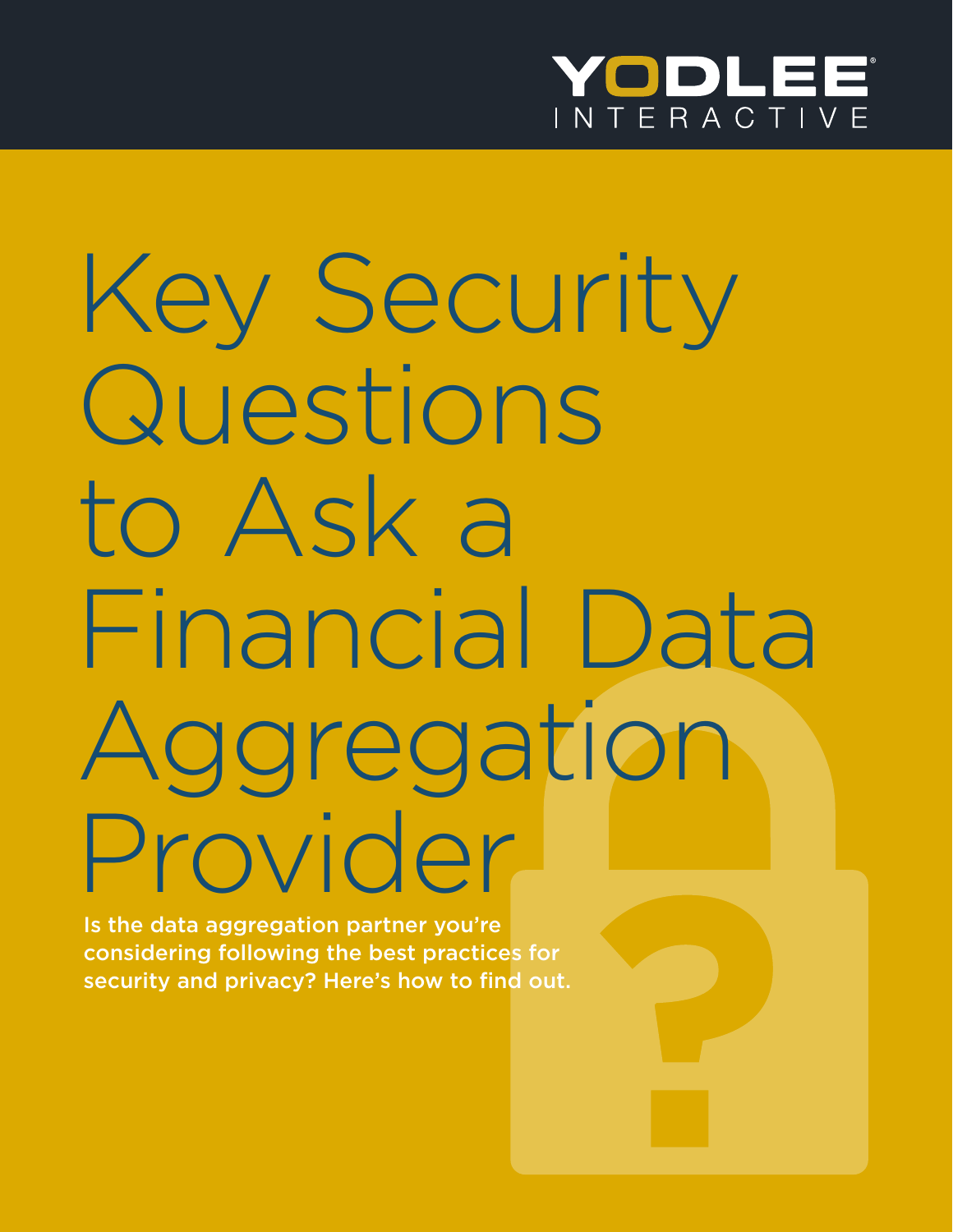### TABLE OF CONTENTS

| Introduction                                                          | $\overline{\mathcal{S}}$ |
|-----------------------------------------------------------------------|--------------------------|
| Does Your Provider:                                                   |                          |
| <b>Follow Privacy and Security Best Practices?</b>                    | $\overline{4}$           |
| Raise the Bar on Developer Standards?                                 | 6                        |
| Offer an Ultra Secure Platform?                                       | 8                        |
| Comply with U.S. Regulations?                                         | 10 <sup>°</sup>          |
| Comply with International Standards?                                  | 12 <sup>°</sup>          |
| Monitor and Manage the Risk to Data?                                  | 14                       |
| Own the Data? Or Do You?                                              | 16                       |
| Have an Experienced Team?                                             | 18                       |
| Offer 24/7 Support?                                                   | 20                       |
| Meet Yodlee Interactive: A Proven Certified Data Aggregation Provider | 22                       |
| Conclusion                                                            | 23                       |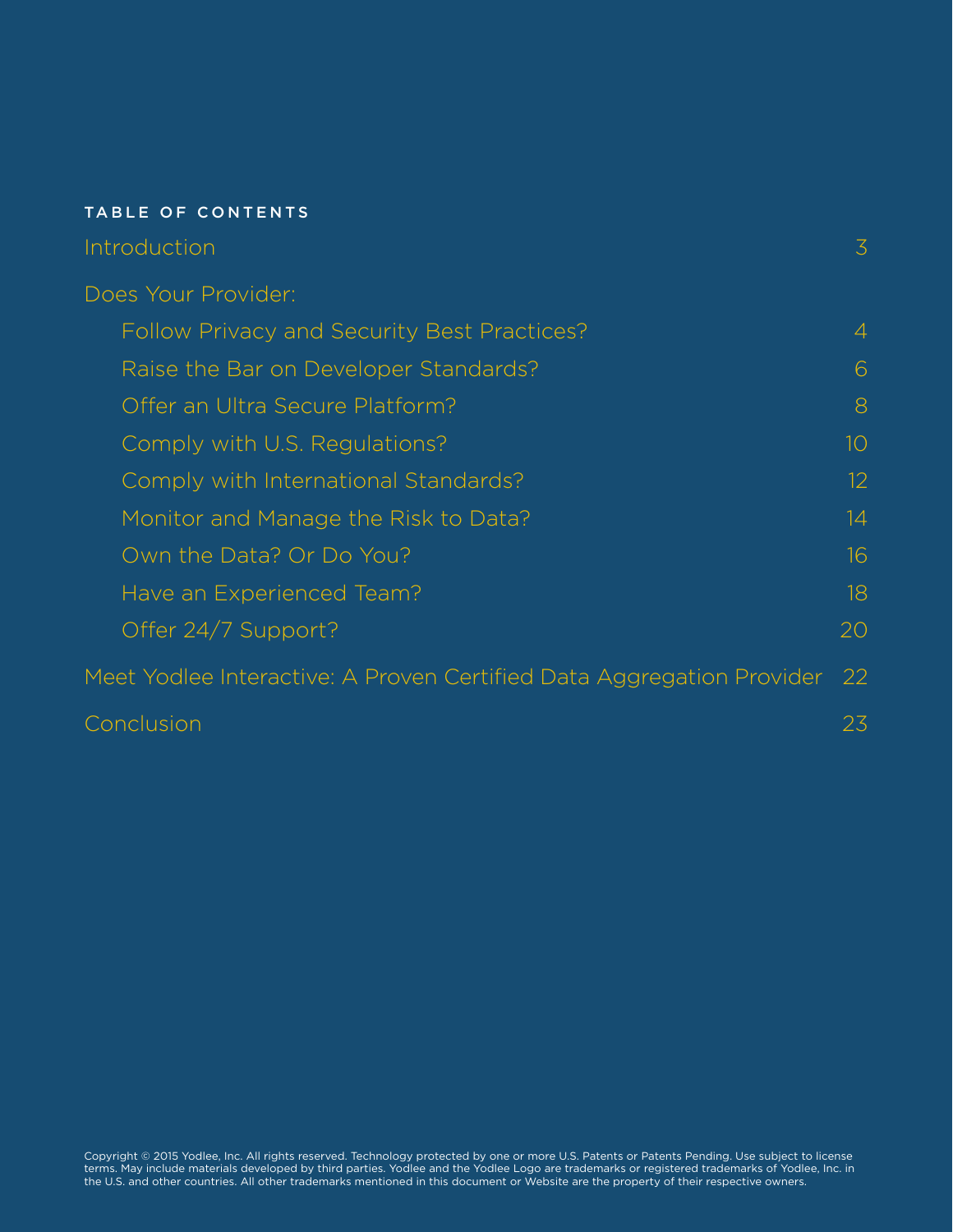### INTRODUCTION

As a financial services developer, you're in high demand. However, to create powerful, innovative apps, you need access to robust and accurate financial data, which means you need to identify and partner with the best financial data aggregation provider possible.

Financial applications by their very nature access sensitive personal and financial consumer data. Since your business is responsible for developing and providing the financial application, the security of your customers' personally identifiable information is your responsibility to manage. In this eBook, we'll focus on the crucial security aspect of data aggregation and outline key questions to help you identify an established partner with solid security, privacy, risk management, and compliance technologies and procedures behind their application programming interfaces (APIs).

"As a startup, or a small business owner, **ultimately you're responsible for the compliance of your customer data.** But standing on the shoulders of trusted providers gets you a long way."

*Fritz Robbins, CTO of Personal Capital*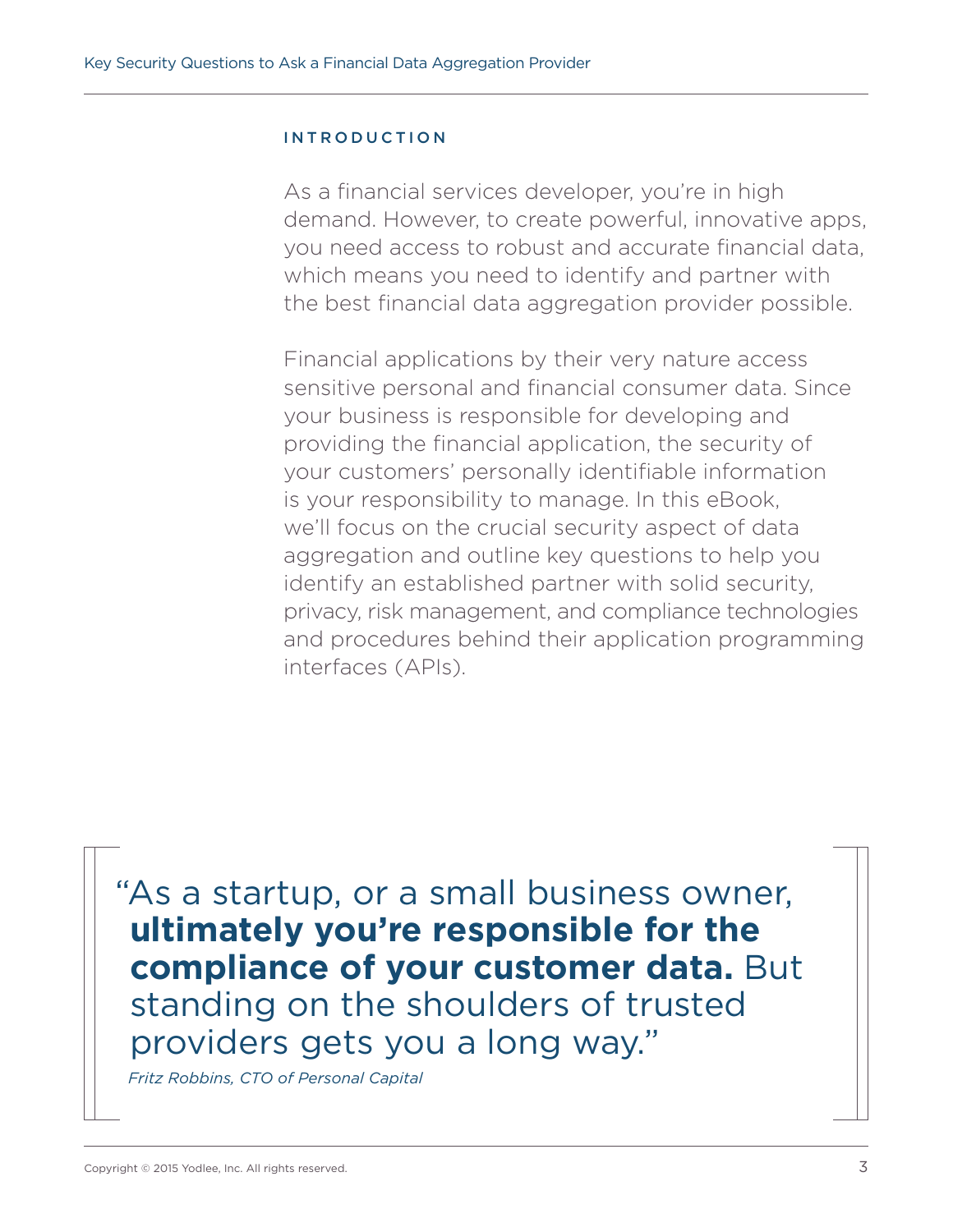### DOES YOUR PROVIDER: Follow Privacy and Security Best Practices?

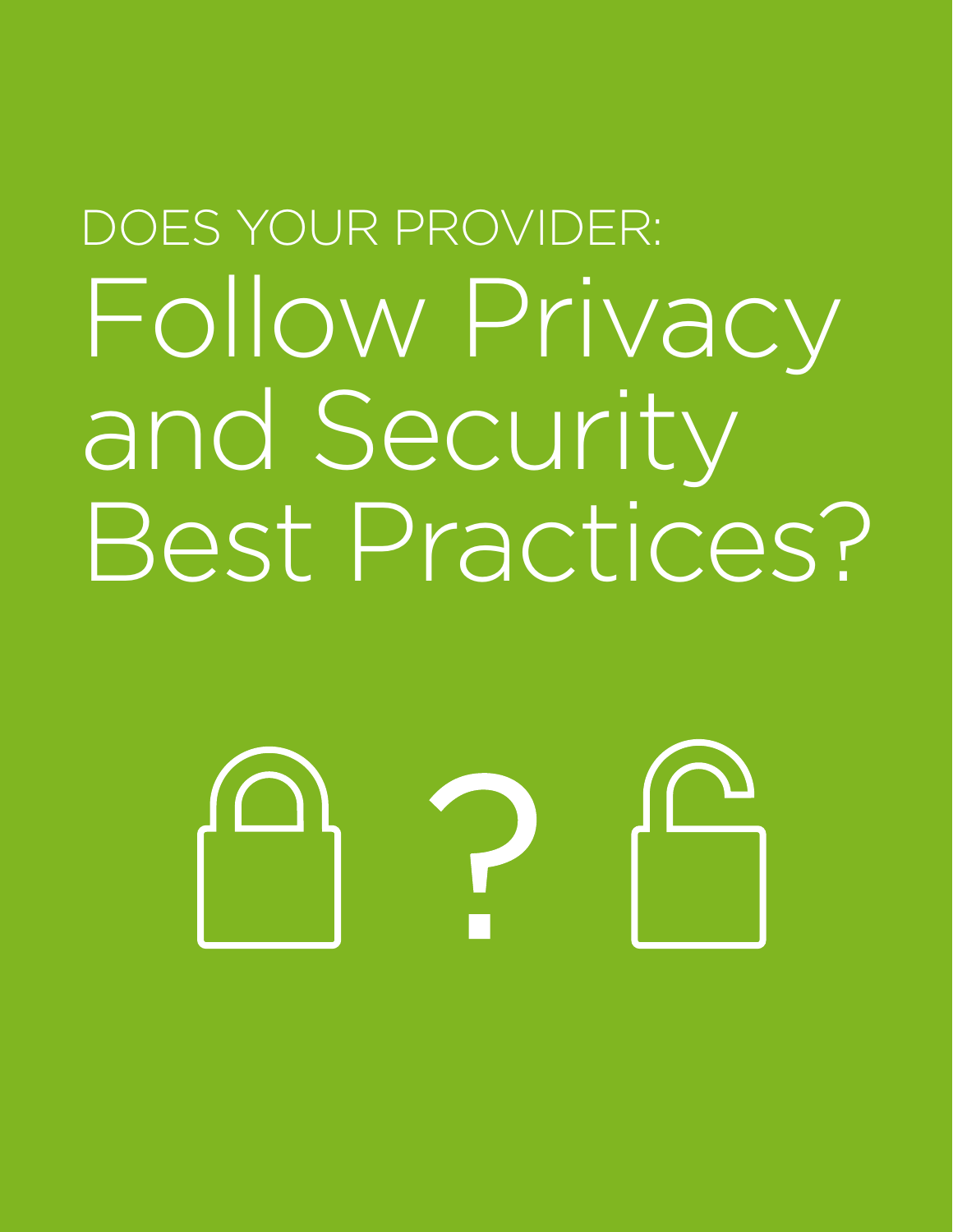Without cutting edge security and risk management protocols in place from the start, managing the physical, electronic, and procedural safeguards that protect consumers' financial data from unauthorized access or misuse is next to impossible. That's why you'll want to ask the right questions to ensure that your data aggregation provider follows industry best practice guidelines in the design and implementation of their network security environment.

- Does the provider offer separate production, staging, development, corporate, and specialty networks, with access control devices between each zone?
- Do they further segment networks within each zone to apply granular security and audit controls appropriate to each function?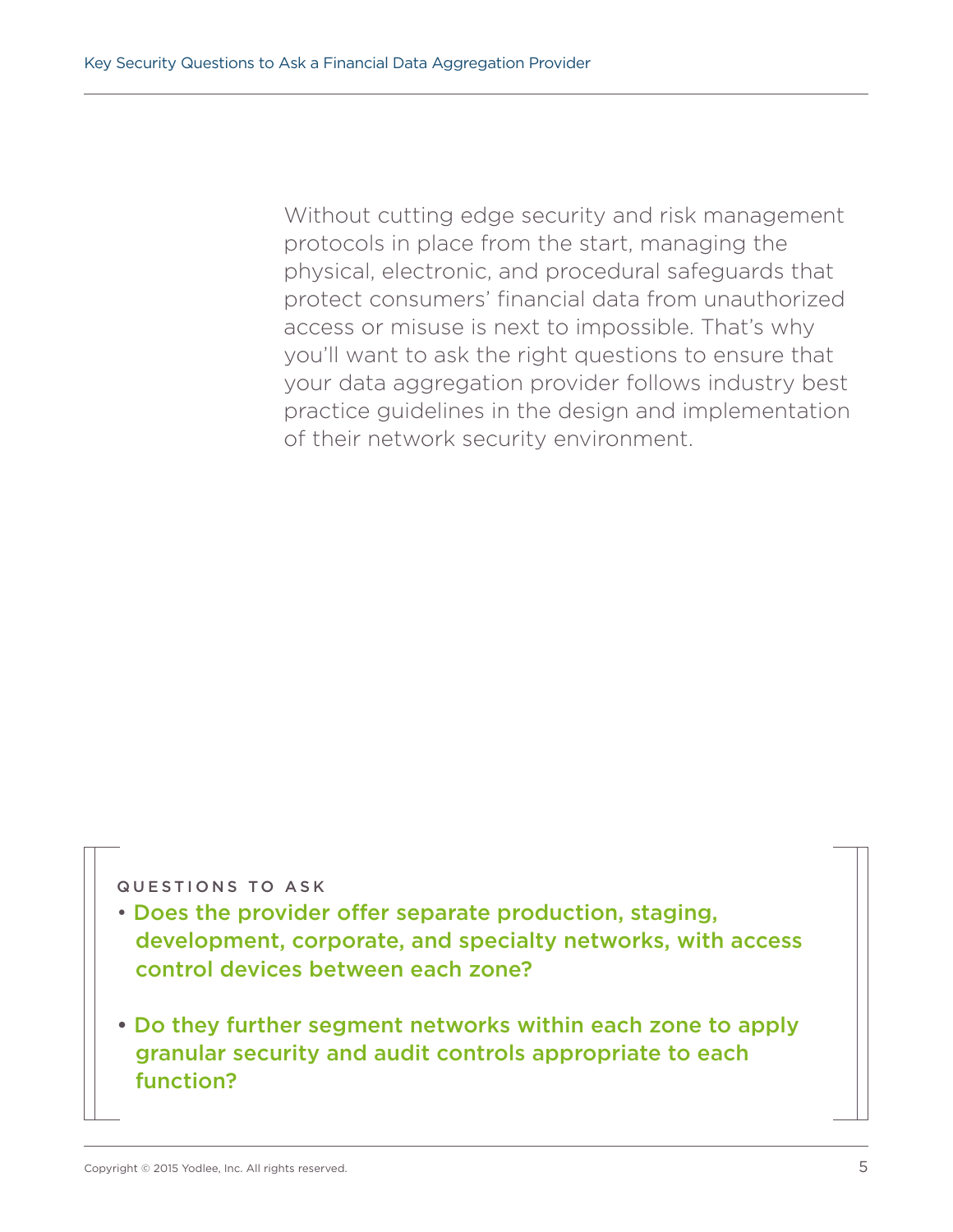### DOES YOUR PROVIDER: Raise the Bar on Developer Standards?

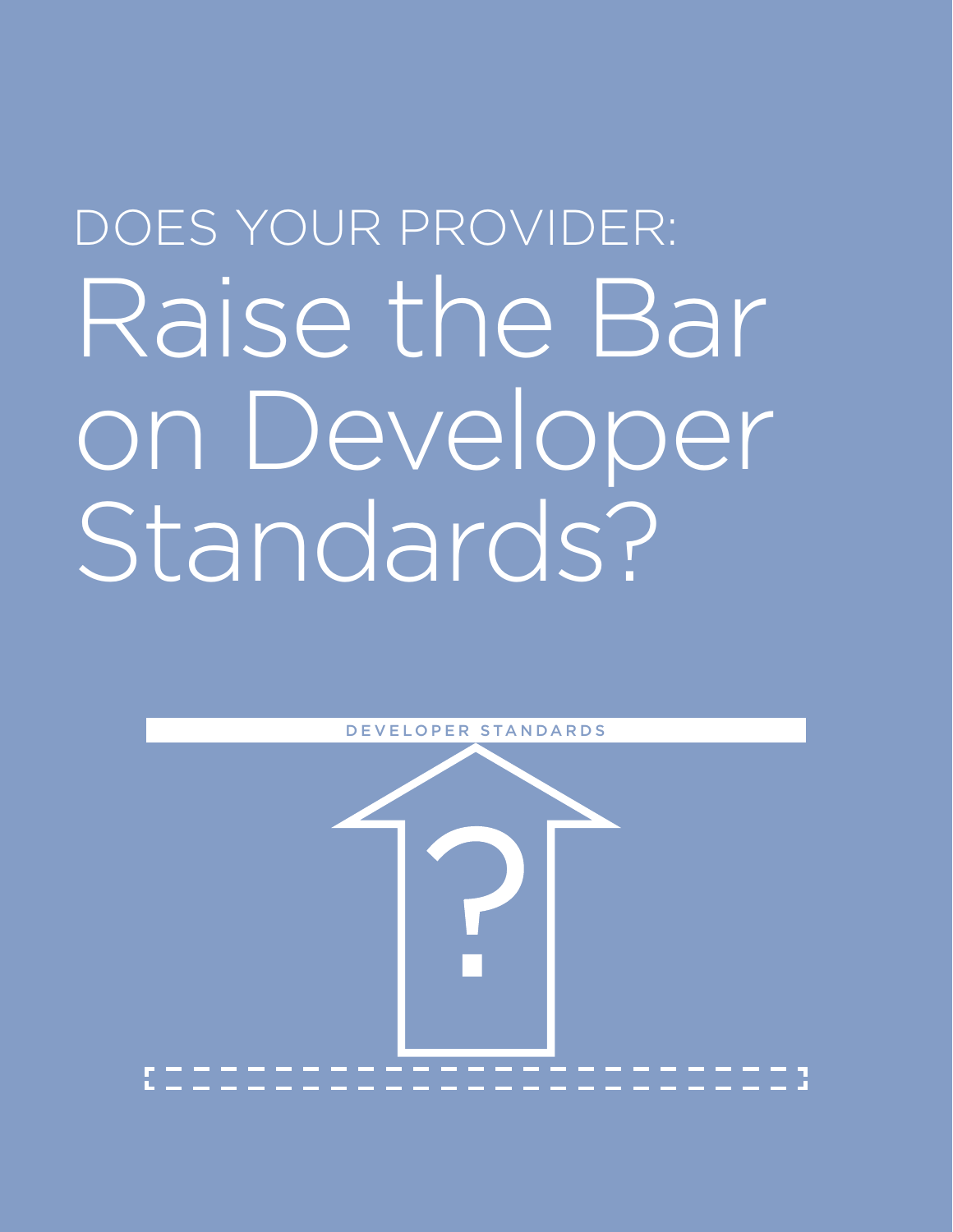It's important for your data aggregation partner to maintain high developer standards, including a certification program for those leveraging their data and resources. You'll also want to choose a data aggregation provider that fully supports open authentication protocol for authorization and authentication of consumers who want to interface with social media and other apps.

### QUESTION TO ASK

• Does the provider fully support open authentication protocol for authorization and authentication of consumers who want to interface with Facebook® Apps, Yahoo!® Widgets, Google® Gadgets™, and Apple® Apps?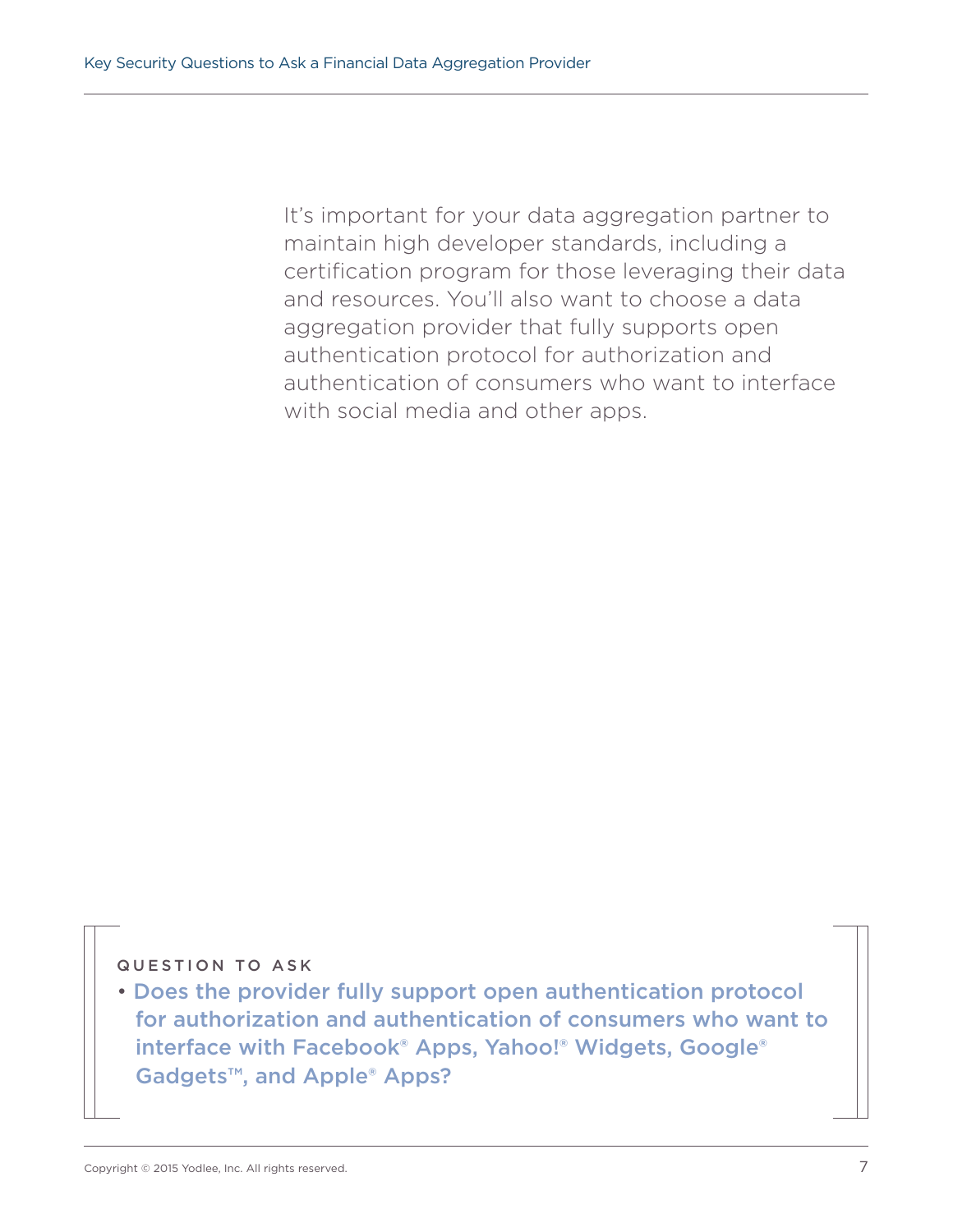### DOES YOUR PROVIDER: Offer an Ultra Secure Platform?

# -888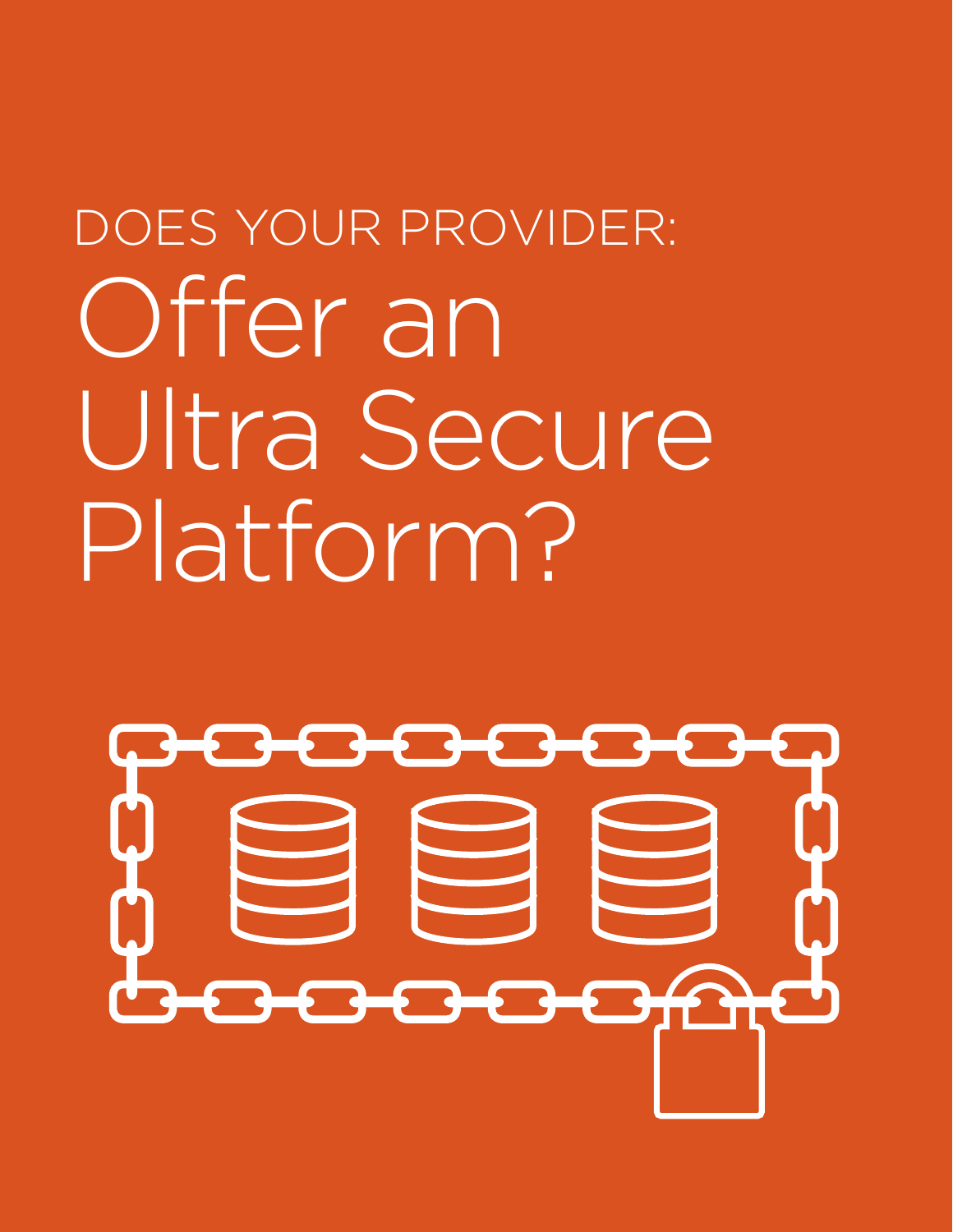As the engine that will power your app, any data aggregation platform you're considering should be comprised of a set of infrastructure components that intelligently and securely aggregate, cleanse, augment, and store consumer data. Ask questions to ensure the platform has the security features that you need and the privacy and data protection your consumers require.

- Are the communication channels encrypted for all browsers, mobile, and tablets, and is the aggregation provider collecting their data over encrypted channels?
- Does the provider have APIs that minimize the amount of sensitive data available on a consumer's mobile device and make the provider responsible for handling data encryption?
- Does the provider offer a Defense-in-Depth layered approach to network and data security consisting of redundant firewalls, efficiently managed certificates and DNS, and a hardened architecture across the entire environment that they manage and control?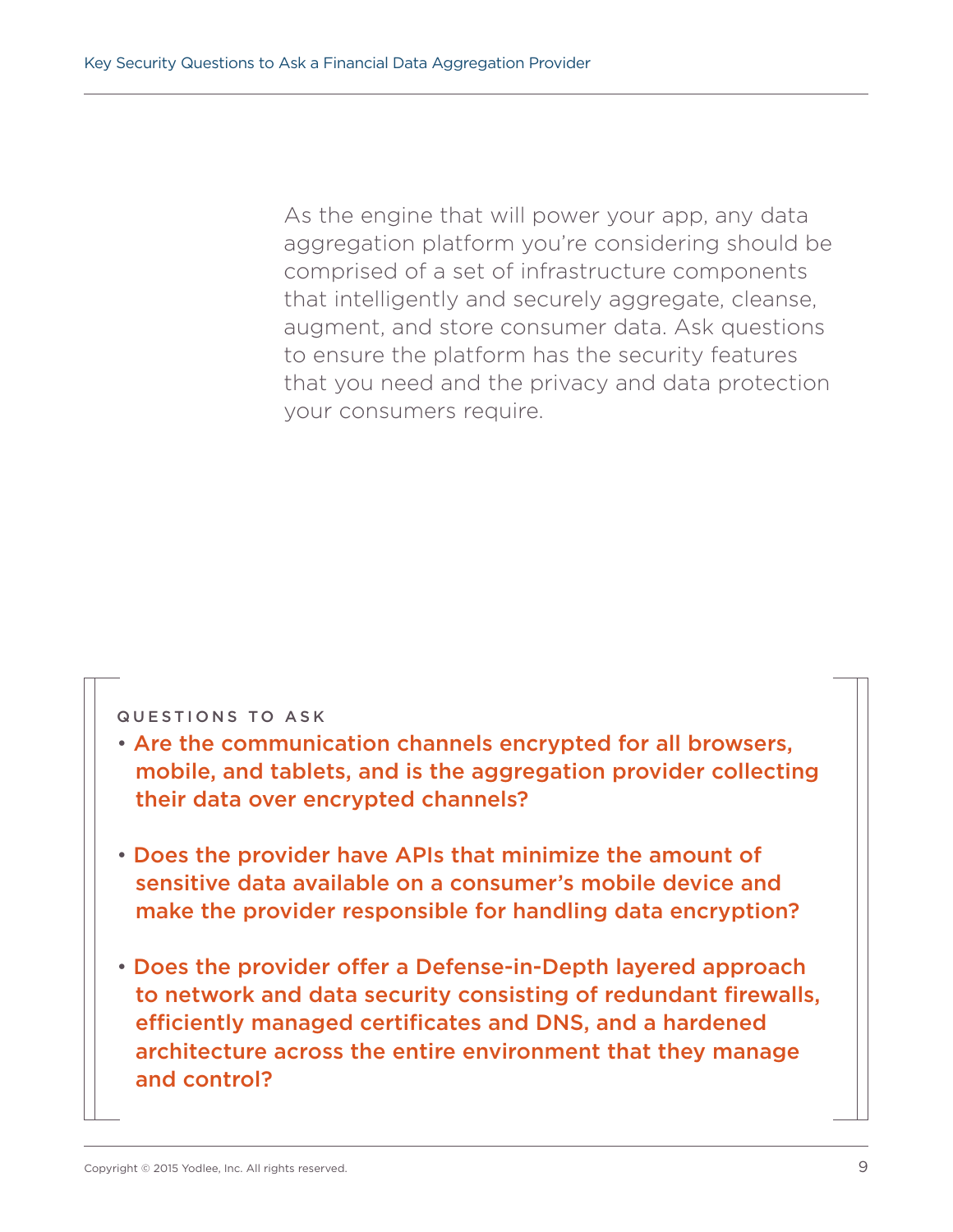### DOES YOUR PROVIDER: Comply with U.S. Regulations?

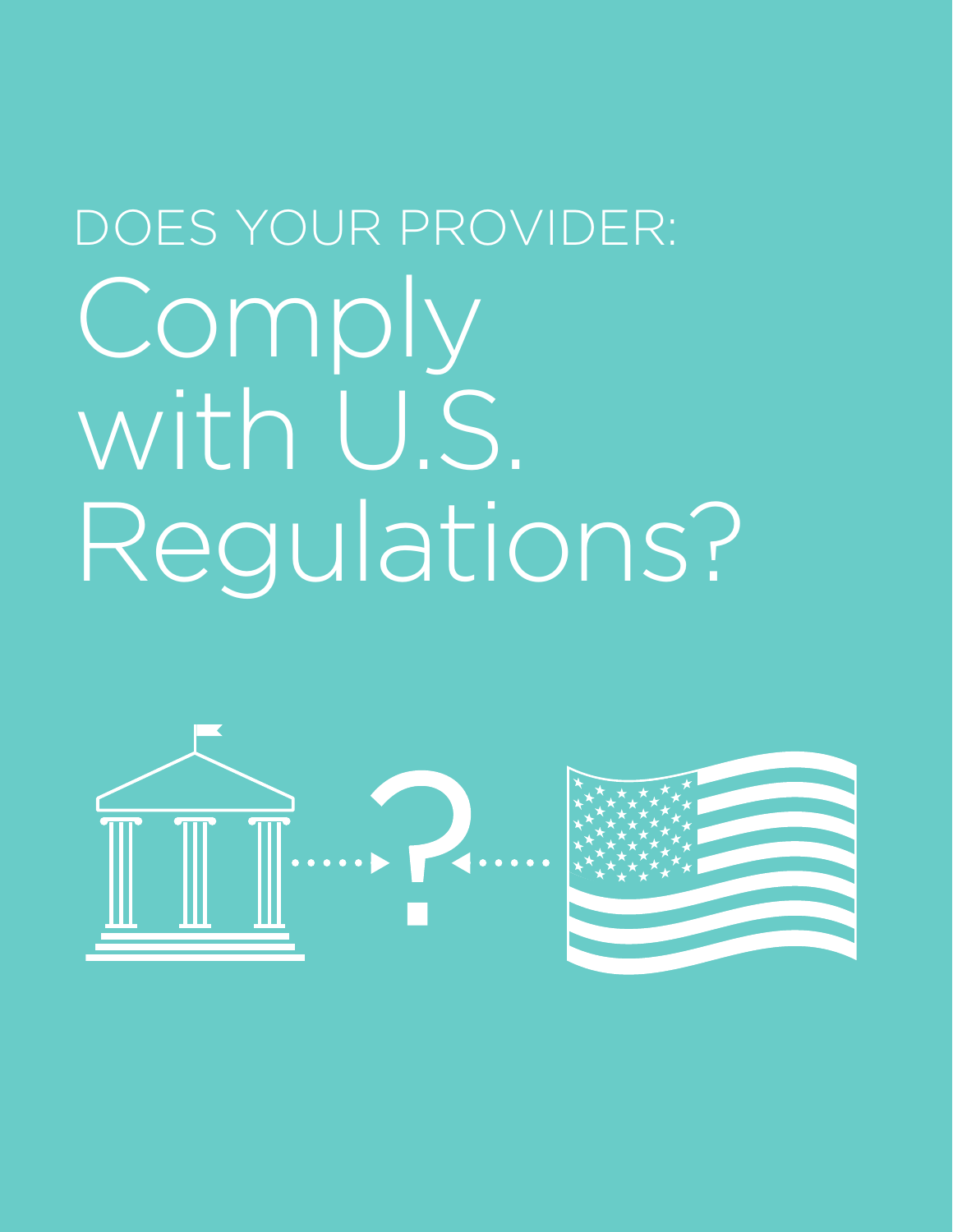In the U.S., financial institutions, such as banks and brokerages, are heavily regulated to ensure the safety and soundness of their operations. Financial data aggregation providers that touch bank data are also supervised and regularly examined by the government to ensure they comply with the Gramm-Leach-Bliley Act (GLBA) and other similar regulations. Make sure your data aggregation provider can support you in your compliance obligations and in their own obligations as well.

- Is the platform compliant with security and privacy requirements in the U.S.? Is the provider willing to enter into contractual obligations with you and your regulatory bodies?
- Is the provider a technology service provider under U.S. banking laws? If not, how do you know if they are allowed to access banking data?
- Is the provider PCI-DSS compliant? If not, how do you know if they are allowed to access credit card data?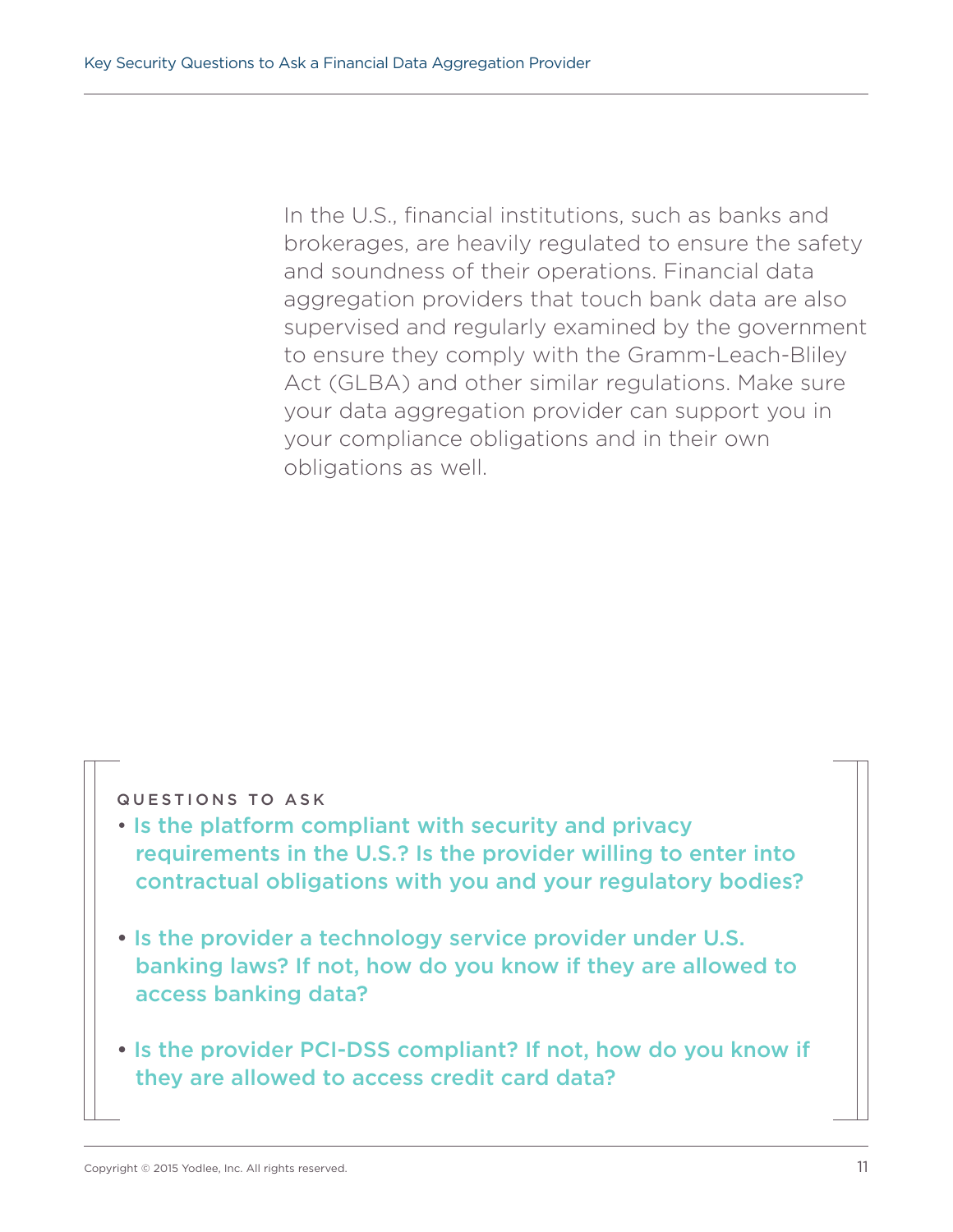### DOES YOUR PROVIDER: Comply with International Standards?

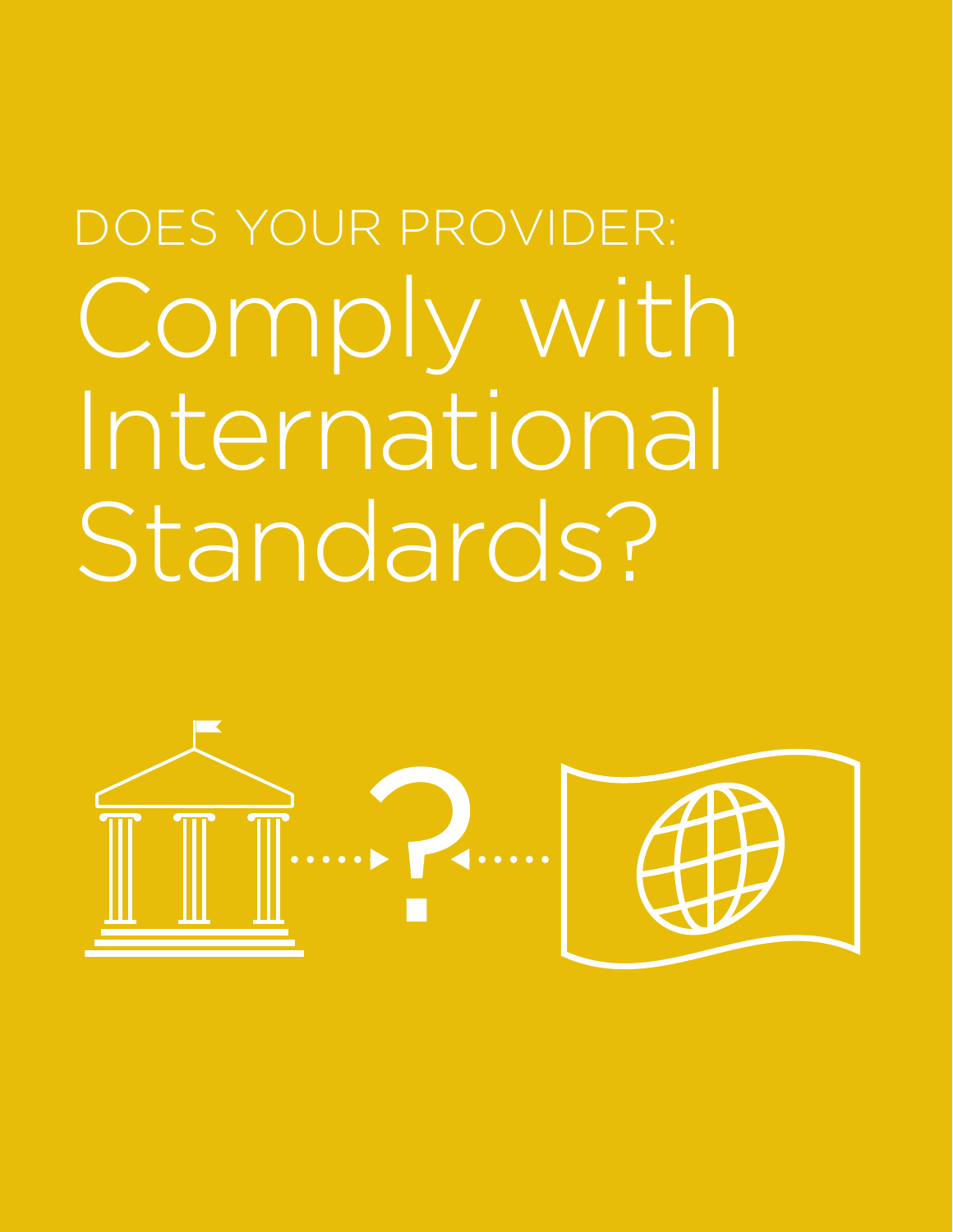As your solution grows, you may attract customers in other countries, which means there are additional laws and regulations to contend with. If offering your solution in another country is even a remote possibility, or if you're accessing data from other regions, you'll want to ask your financial data aggregation provider if they're equipped to handle security and privacy requirements outside the U.S. If the data is handled offshore, international security laws may apply regardless.

- Does the provider comply with international requirements such as the European Union Safe Harbor, EU Member States, or Asia Pacific Economic Cooperation Cross Border Rules for data transfer privacy?
- Does your provider engage with sub-contractors and cloud service providers to handle development, support, or disaster recovery outside of the country?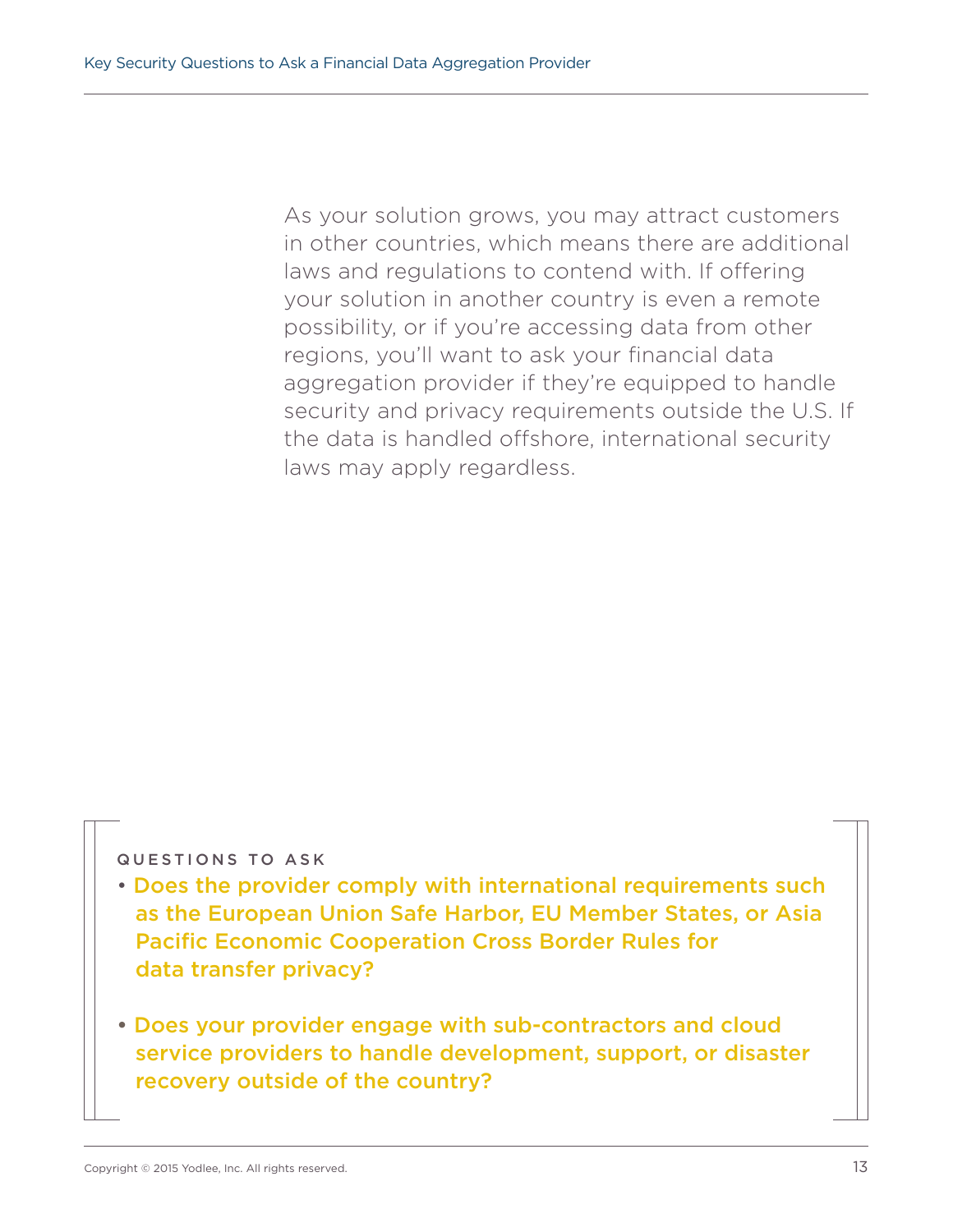### DOES YOUR PROVIDER: Monitor and Manage the Risk to Data?

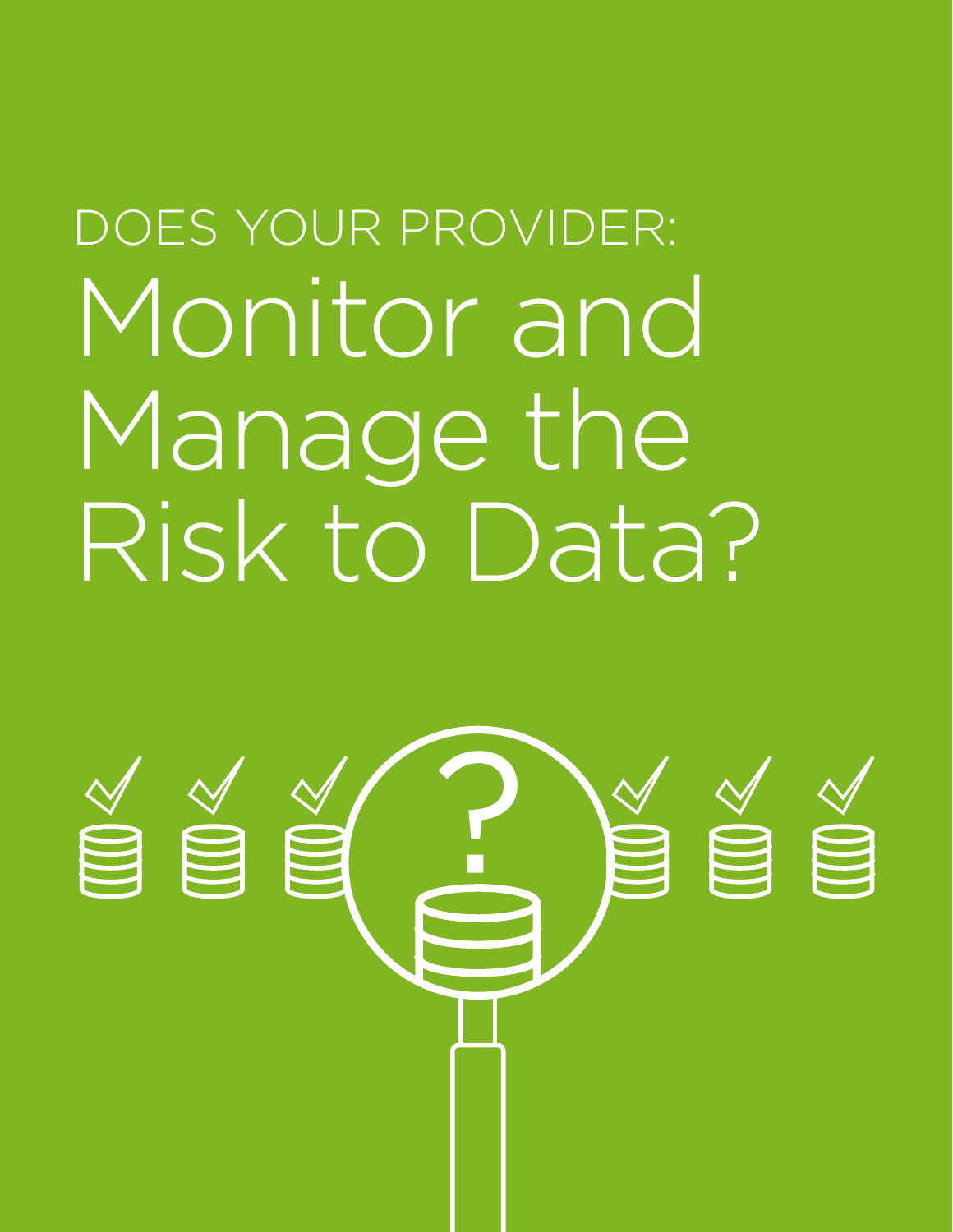To ensure your app has consistent, secure access to quality data for your customers, all data sources, data quality, and data operations must be monitored constantly. If a data source becomes unavailable, specialized operations personnel should be on hand to solve the problem. A sophisticated, proactive monitoring and debugging infrastructure that addresses data source, data quality issues, and data availability quickly and without compromising the security and privacy of consumer data is essential.

- Who's responsible for vulnerability management?
- Who's responsible for patching and resiliency?
- Who's watching the traffic to manage operational and security concerns?
- How has the provider handled data breaches in the past?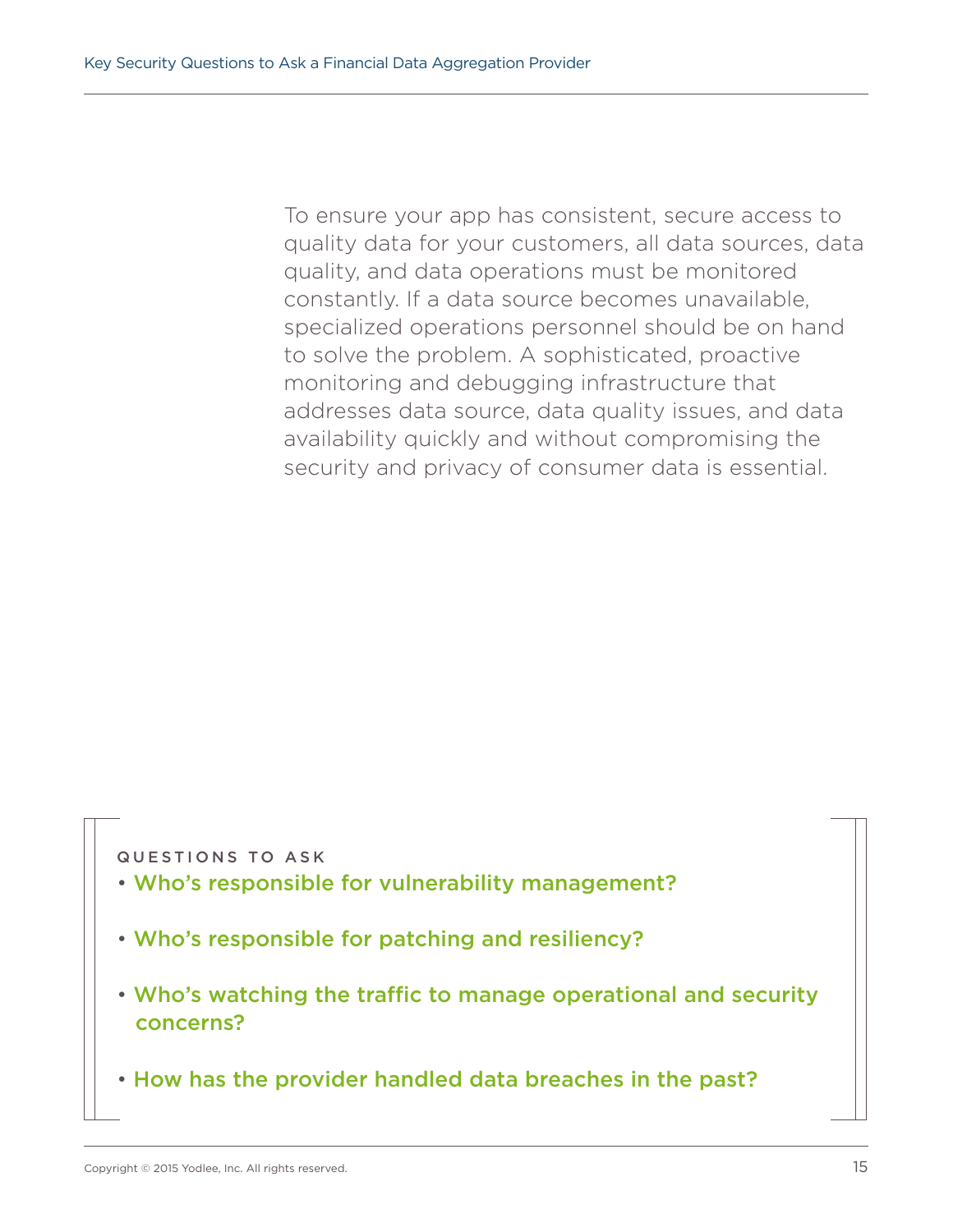### DOES YOUR PROVIDER: Own the Data? Or Do You?

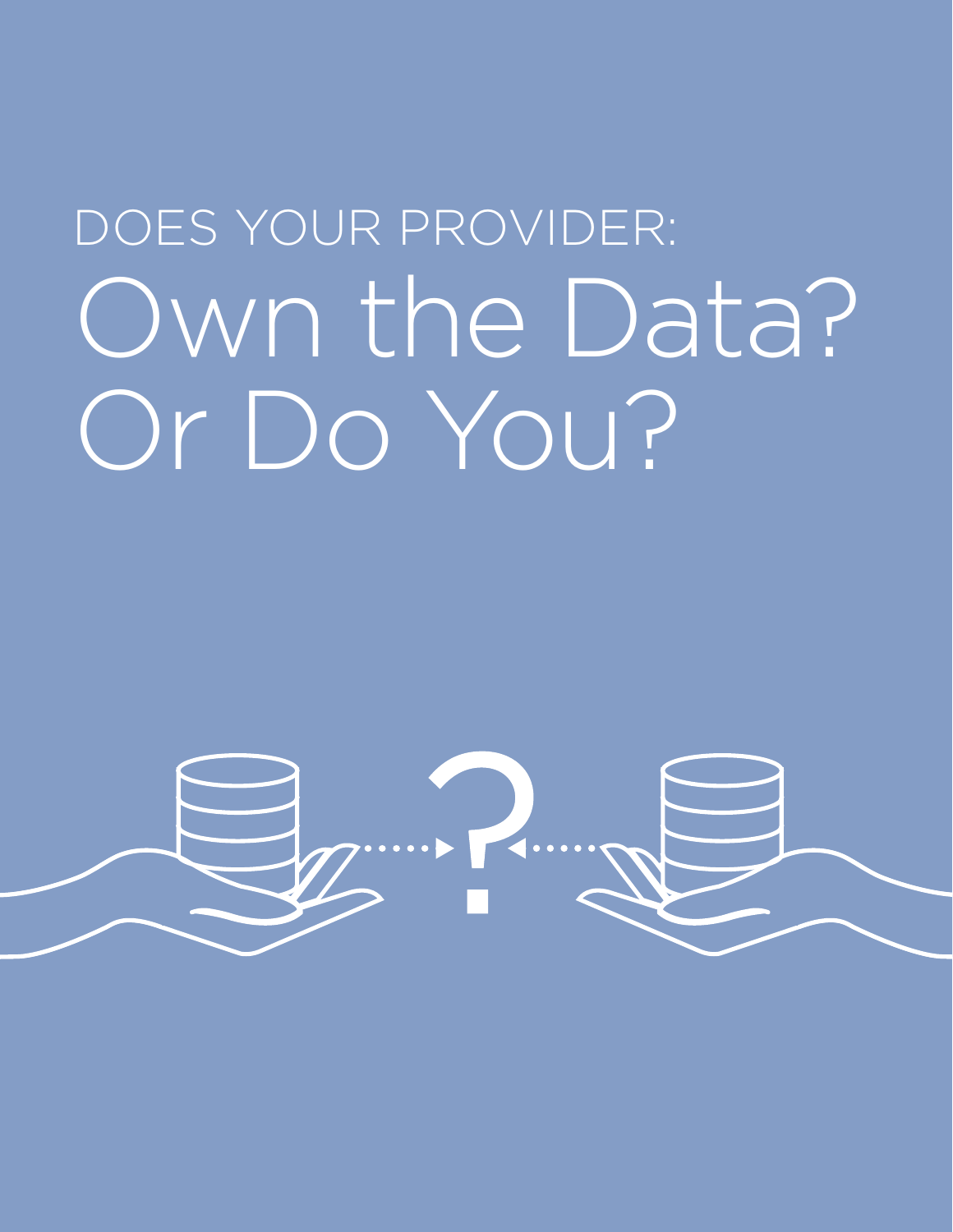Before you sign the contract, make sure you understand who owns the data and who can use the data, since ultimately, as the data controller, you're obligated to your customers to make sure the data is used appropriately. If it's not clearly spelled out in the contract or defined in the service level agreements with liability and repercussions for non-compliance, then it's in your best interest to look elsewhere.

- Does your contract clearly define who owns the customer data?
- What rights do you have to the data in order to maintain it?
- What access do you have to the data?
- Do you have direct access via the provider's APIs to carry out your consumers' wishes?
- What rights does the aggregation provider have to use that data for their own purposes?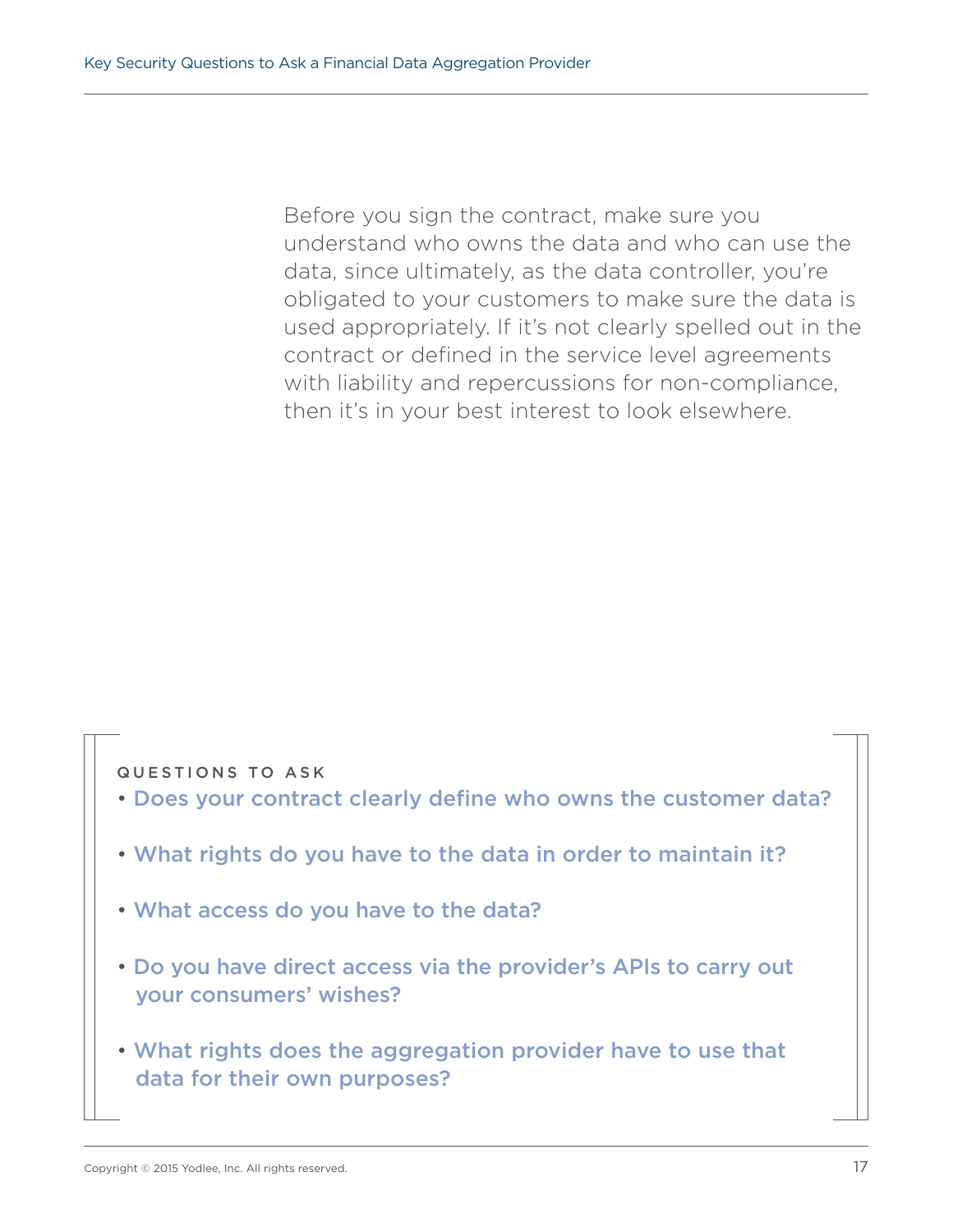### DOES YOUR PROVIDER: Have an Experienced Team?

 $222$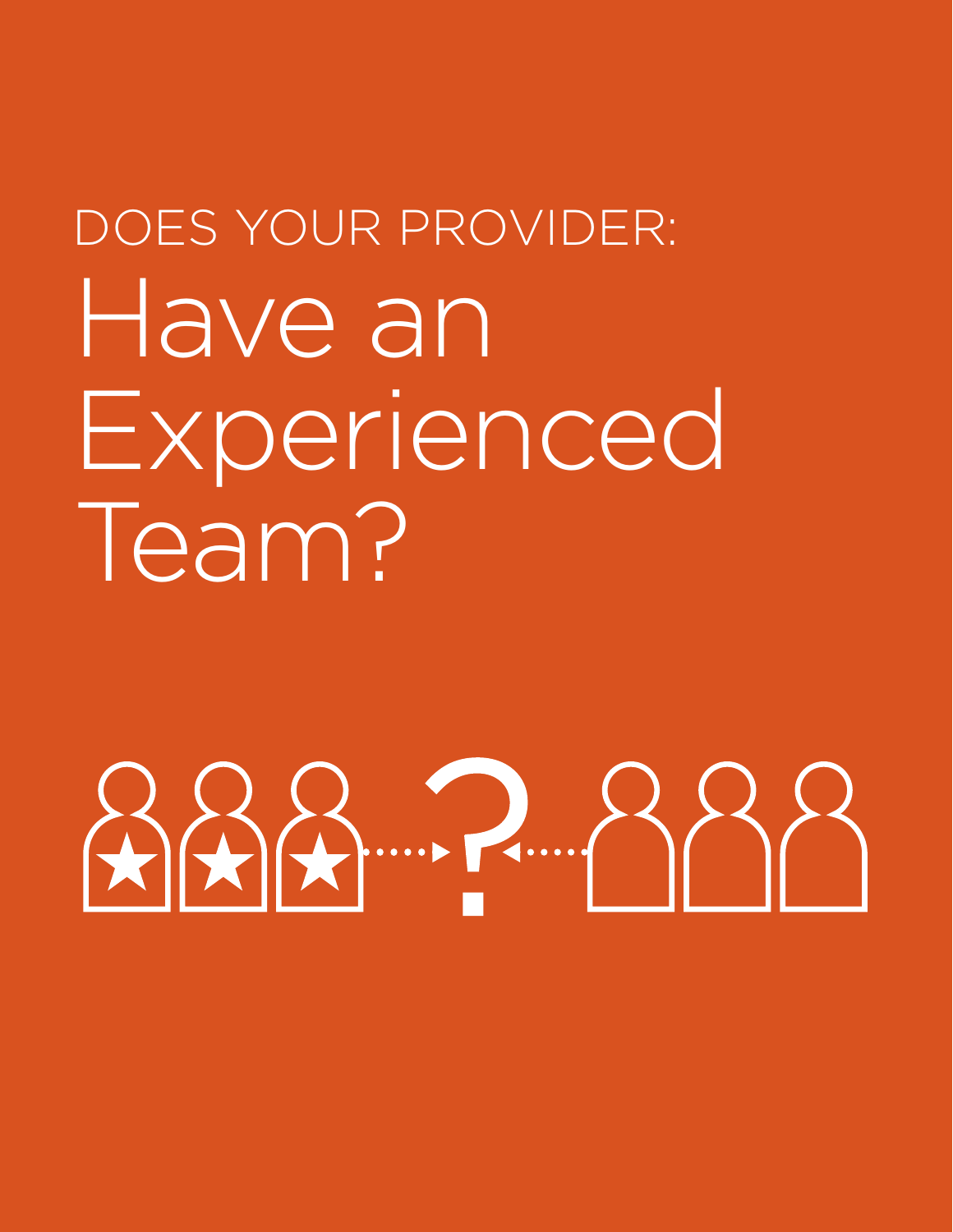Your data aggregation partner should have your full and complete trust. Don't be afraid to ask them about their experience and their relationships with financial institutions. Also, check into their general reputation in the industry through peers, forums, and industry news. The right data aggregation partner has nothing to hide.

- How many years has the provider been in the business?
- Which certifications have they earned? Going through the process of earning certifications such as the ISO/IEC 27000 family of standards and PCI DDS demonstrates a strong focus on security that other providers may lack.
- Does the provider have a relationship with financial institutions?
- Can they answer your questions in terms of storing data, security credentials, etc.?
- Will the provider offer guidance if you need it?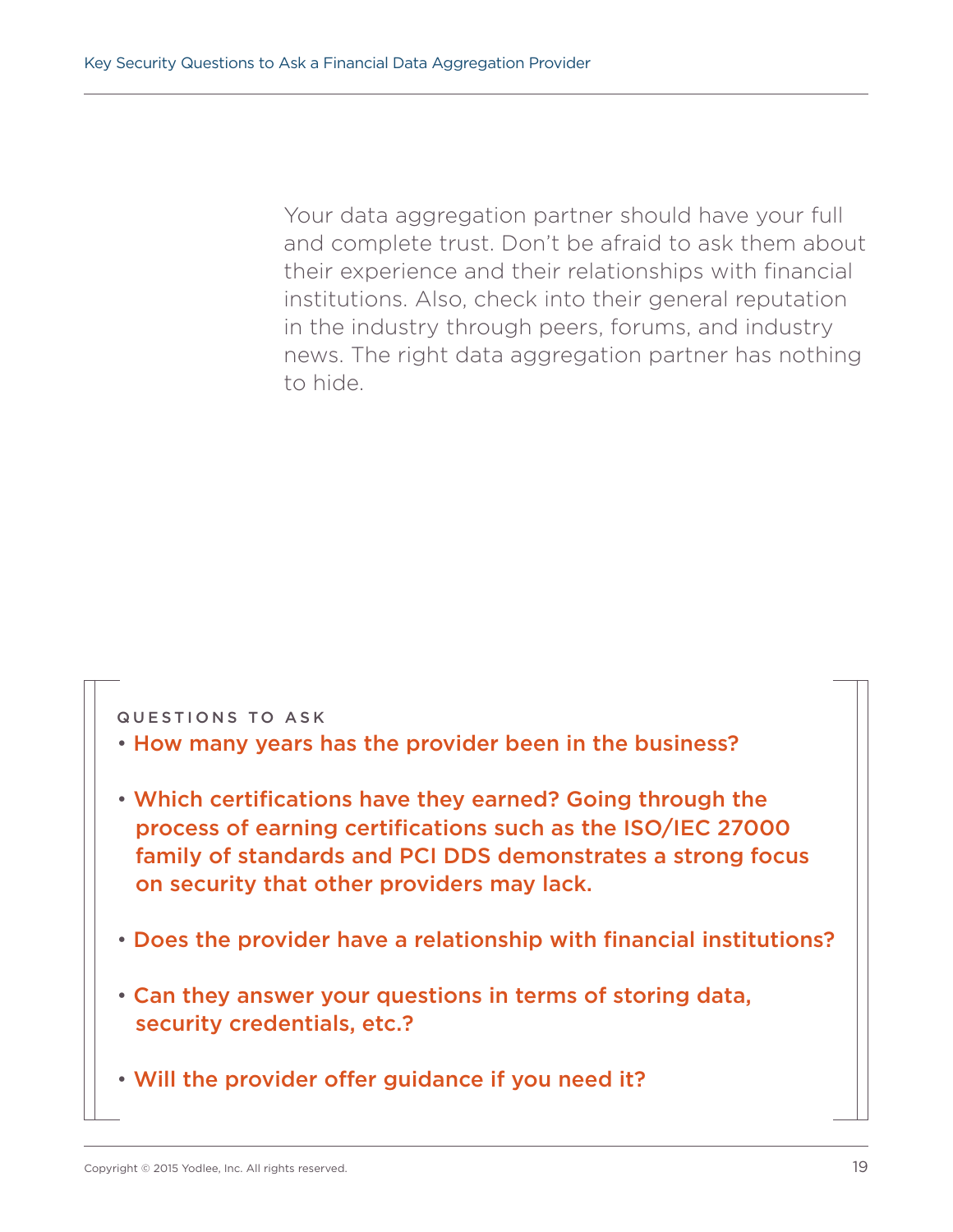### DOES YOUR PROVIDER: Offer 24/7 Support?

## SU MO TU WE TH FR SA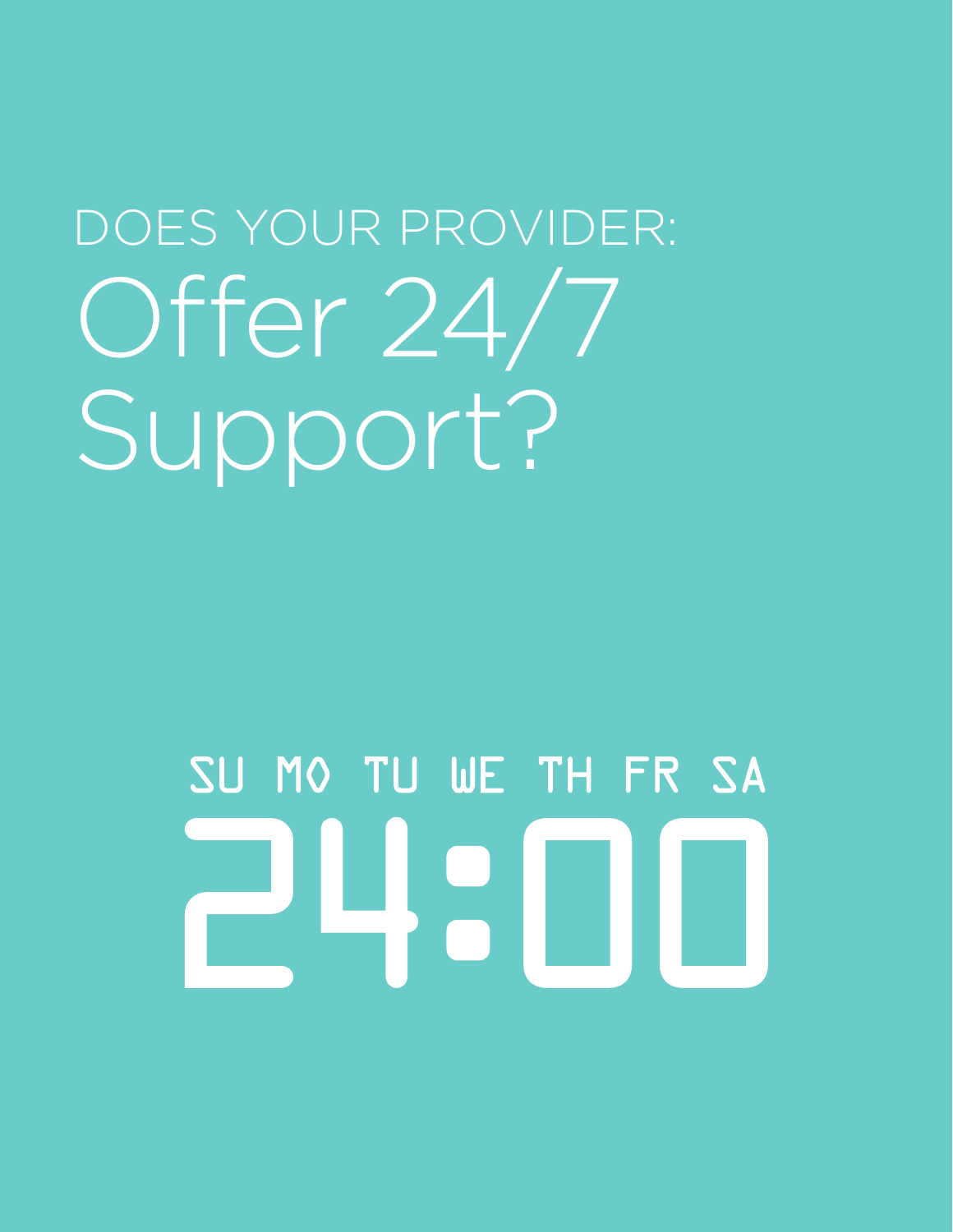Validating a provider's security standards doesn't end when you sign the papers. Making sure your standards align is an ongoing process that requires consistent check-ins, validation, 24/7 support and scalable customer support programs that grow as you do.

- Will your provider constantly be there to monitor connections with banks and provide support 24/7?
- Will your provider schedule regular site audits to insure your system integrations run smoothly?
- Will they continue to be there over the long term?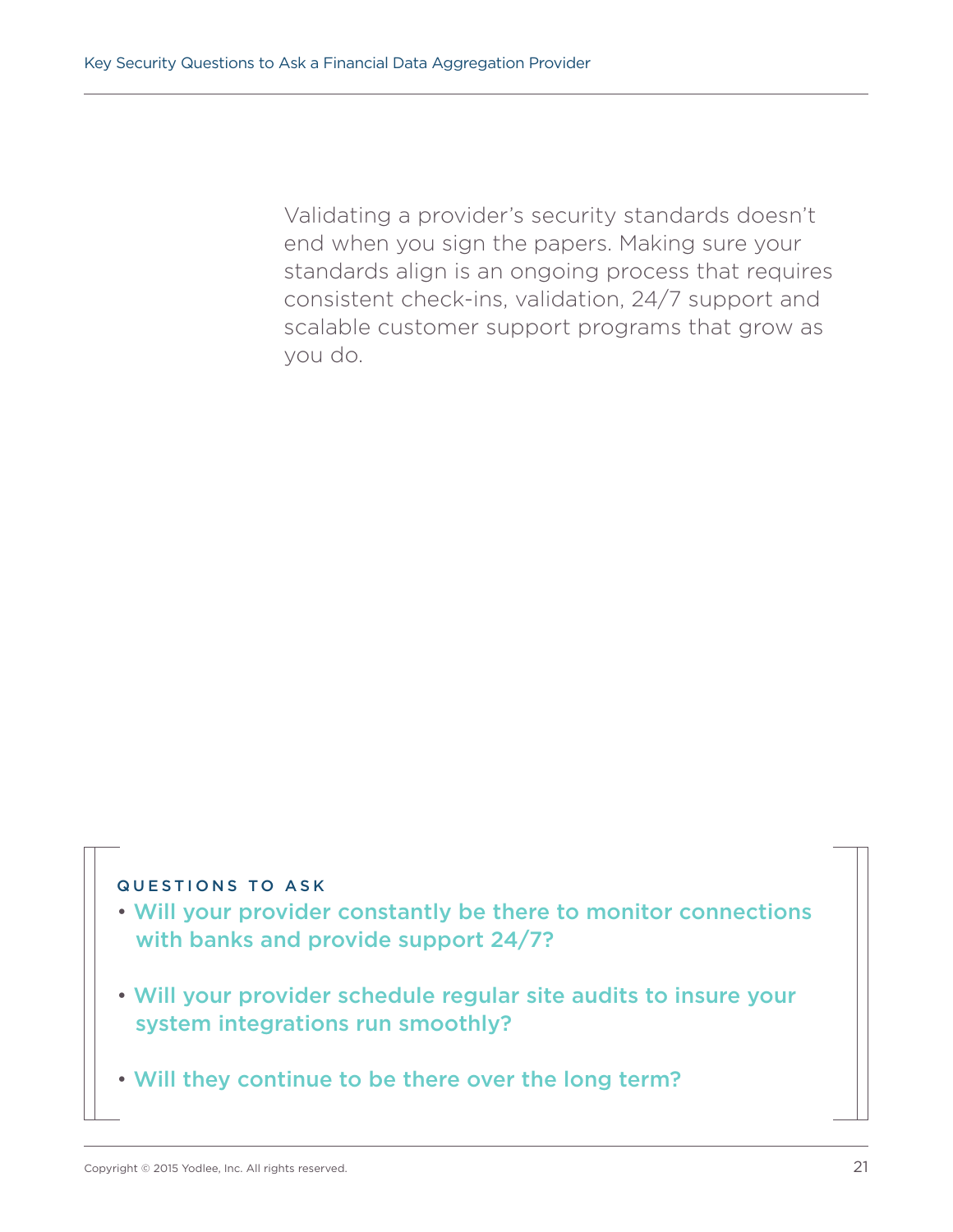### Meet Yodlee Interactive: A Proven Certified Data Aggregation Provider

When you partner with Yodlee<sup>®</sup> Interactive to build next-generation digital financial apps, you'll benefit from streamlined access to data, payments, and extensive digital security. The Yodlee Interactive financial cloud offers one of the most robust financial data platforms in the world. It delivers bank-level security, encryption, risk management, and APIs enabling flexible, innovative, and multi-channel distribution solutions. With more than 16 years' experience integrating into the largest banks in the world, security is in Yodlee Interactive's DNA.

Yodlee is the leading provider of digital financial services in the industry and leverages financial data from over 14,000 global sources. As a pioneer in bringing SaaS applications to the financial services industry, and an FFIEC supervised Technology Service Provider, Yodlee Interactive has extensive experience in meeting the highest standards in data security, privacy, and regulatory compliance.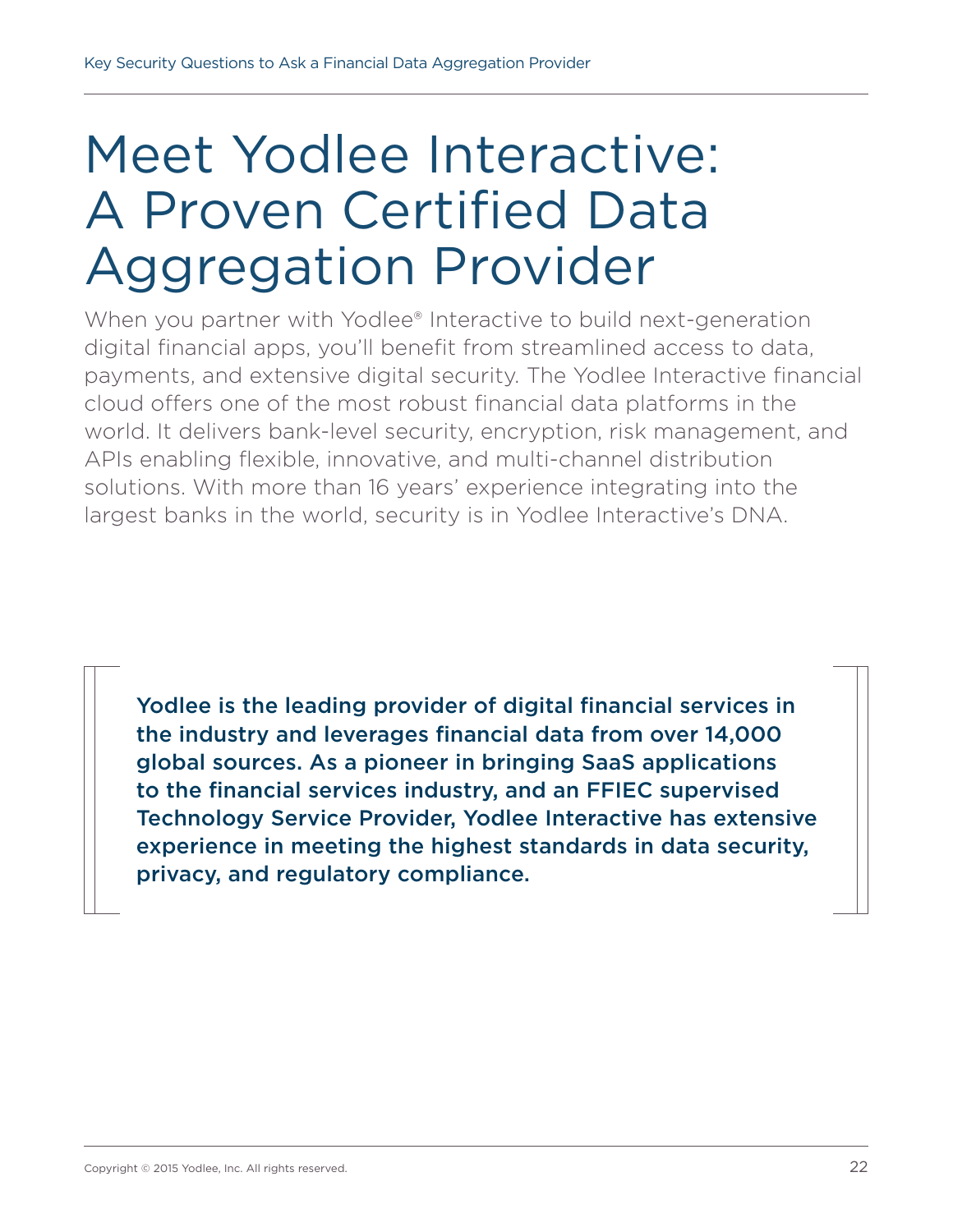### CONCLUSION

Aggregation-based technology is powering exciting digital financial solutions that are changing the way people interact with their personal finances. These solutions can help you create more personalized financial experiences and empower customers against fraud with transaction analyzing and alerting tools. To develop the powerful financial applications that consumers want, you need a best-of-breed financial data aggregation provider — one with a secure, scalable data infrastructure that safely brings together disparate, personal financial information from all over the web. The best way to find this trusted partner is to ask the right questions.